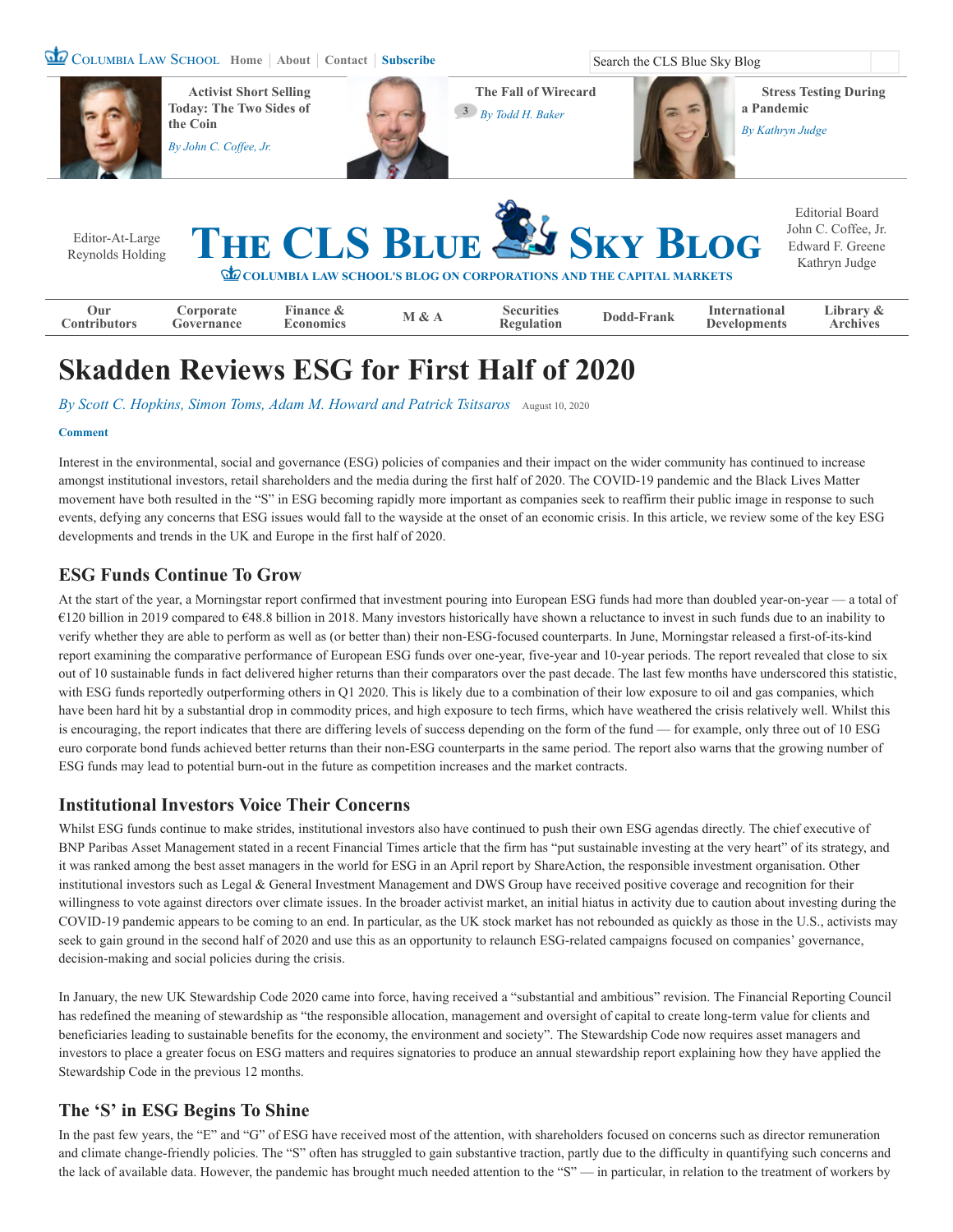their employers. Previously, social policies have tended to focus on issues that can be measured, such as gender discrimination (equal pay and board diversity) and social outreach, but in light of COVID-19 and the Black Lives Matter movement, social issues have received increased attention and companies are expanding their policies to cover broader issues, such as employee welfare and company culture. Recent events also have renewed the spotlight on racial diversity at the board level and in management teams.

In April, Legal & General Investment Management urged companies to treat their staff well during the pandemic or risk facing the consequences. There also has been increasing pressure on companies to do so due to the attention given to these concerns by the media. For instance, in the early stages of lockdown in the UK, J D Wetherspoon, the pub chain, stated that they would not pay their staff during lockdown because they could go and find alternative jobs in supermarkets. A public backlash and an open letter from MPs preceded the chairman reversing the company's position. Similarly, Sports Direct faced public criticism after trying to keep their stores open in contravention of government orders, putting their employees at risk.

Such concerns are not solely linked to issues arising during the pandemic. In July, following an article about a Sunday Times investigation, Standard Life Aberdeen sold its shareholding in Boohoo, a UK online fashion retailer, as a result of claims regarding the poor working conditions at its suppliers described in the article. It was by no means the only sustainable fund invested in Boohoo as 20 others were highlighted as shareholders by Morningstar, and other ESG risks in supply chains (such as environmental pollution, workforce health and safety incidents and labour disputes) continue to receive increased interest. This example shows that the spotlight of publicity can lead to swift decision-making by institutional investors.

### **The World Queries the Purpose of the Modern Company**

In addition to institutional investor attention, there has also been a wider movement to begin to reconsider the purpose of the modern company. Under the UK's revised Corporate Governance Code 2018, the board of a premium-listed company is now required to "establish the company's purpose, values and strategy, and satisfy itself that these and its culture are aligned". Directors also are now required to demonstrate how they have discharged their duties under Section 172 of the Companies Act 2006 by including a statement in the company's annual report. These duties go beyond solely creating value for shareholders in the long-term and require directors to take into consideration a broader spectrum of factors, including ESG concerns such as the interests of the company's employees and the impact of the company's operations on the community and environment. The majority of companies have satisfied their obligations by including a one-page statement identifying their key stakeholders and summarising how they have engaged with them throughout the year, before referring to other sections of the annual report for further details and examples. A few companies have gone a step further and provided specific "indepth case studies" to demonstrate how they have taken stakeholder concerns into account in implementing their strategy and any progress made throughout the past year.

Beyond the UK, the number of companies seeking the B Corporation certification — a private certification for businesses that balance purpose and profit issued by the US non-profit organisation, B Lab — continues to increase. Most B Corps are small to medium private companies based in the US; however, a number of larger companies from across the globe are now targeting the certification. In early July, Lemonade — a SoftBank-backed insurance start-up — completed its IPO as a B Corp, only the fifth US company to do so (although other such companies have been forced to let their certification lapse post-IPO in order to maintain their corporate structure). The performance of these companies is likely to be closely watched by Wall Street and other companies to determine the viability of such a move and the perceived marketing benefits during the IPO process.

France has taken this concept a step further, introducing last year the ability for any company to specify its principles and social purposes in its articles of association (raison d'être) and a new legal status for companies: an enterprise à mission ("purpose-driven company"). Several French listed companies (including Veolia, Engie and BNP Paribas) have included a raison d'être in their articles, allowing them to publicly define the undertakings and values that guide their strategy and to which internal resources should be applied. Adopting the status of a purpose-driven company is more binding, as it entails a declaration to the commercial court, the implementation of a supervisory committee to monitor the company's pursuit of its social and environmental targets, and the verification of such targets by an independent third party. In June, the shareholders of Danone voted to enshrine their "health through food" mission, becoming the first large listed company to adopt the new legal status. From now on, Danone will not only have to generate profit for its shareholders but do so in a way that will benefit its customers' and the planet's health. Whether more public companies will adopt this status in France or seek B Corp certification this year may depend on the performance of companies like Lemonade and Danone as others use the next 12 months as a form of litmus test.

## **The LSE Makes Its Green Economy Mark**

The London Stock Exchange (LSE) also has launched a new classification for issuers to help investors solve the challenge of identifying green economy equities to enable diverse exposure rather than limiting investors to a narrow scope of industries. Introduced in October 2019, the Green Economy Mark a world-first, data-driven, green classification for equity issuers — identifies companies across all segments of the Main Market and AIM, a market of the LSE, with at least 50% of their total revenues derived from green products and services. Although the Mark has been given mainly to existing listed companies, Calisen became the first company to qualify for the Mark at admission in February, which the company said was beneficial in pre-IPO conversations with investors and may lead the way for other IPO candidates. As of 29 June 2020, the Green Economy Mark is now held by 86 issuers with a combined market capitalisation of over £67 billion, including mainstream industrial companies such as Johnson Matthey plc, Smurfit Kappa Group plc and SIG plc. Although this represents a small portion of the total market, it is a positive start for the new classification and underlines the LSE's commitment to supporting sustainable finance and investment.

#### **The EU Moves Its Sustainable Legislation Agenda Forward**